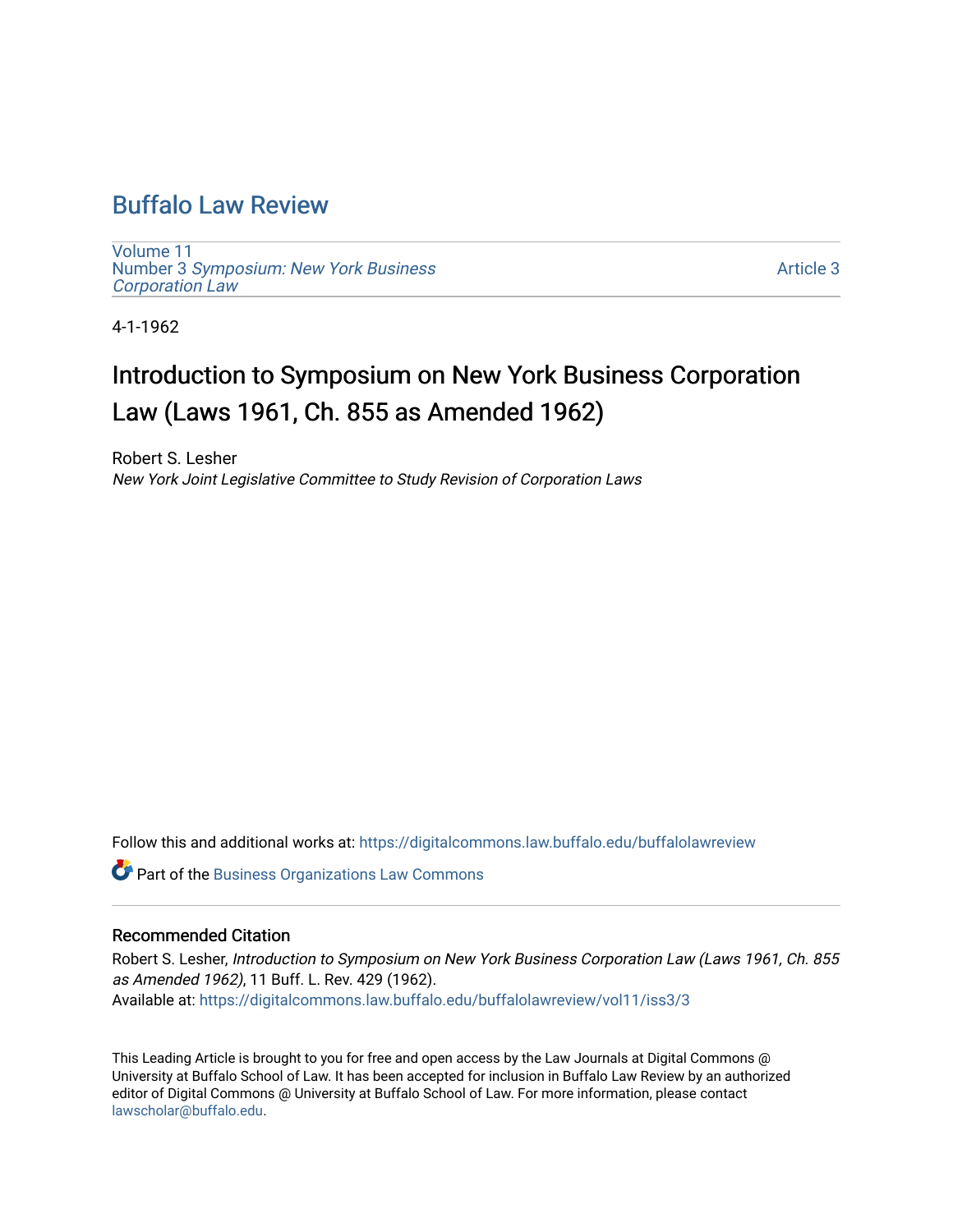#### INTRODUCTION TO SYMPOSIUM ON **NEW** YORK BUSINESS CORPORATION LAW

#### (Laws **1961, Ch. 855** as amended **1962)**

#### ROBERT **S.** LESHER\*

**T HE** collection of articles which follows is the result of long-range planning hardwing an the sum of  $\theta$ bordering on the courageous. Over two years ago, the groundwork was laid for this symposium by Professor Robert B. Fleming of the University of Buffalo Law School who, because of his own work as both research consultant and drafting consultant to the Joint Legislative Committee to Study Revision of Corporation Laws, conceived the idea of printing in the Buffalo Law Review a collection of articles on New York's new Business Corporation Law. Considering that the 1960 Study Bill' had not then been distributed and the effective date of a business corporation law, if passed, was three years away by the most optimistic prediction, this conception involved timing which no one could predict and a degree of uncertainty which no one could then resolve. Whether there ever would be a Business Corporation Law, as such, and, certainly, when it would come into being, were then unknowns. New York now has a new law with substantial amendments. 2 Professor Fleming and the Buffalo Law Review have their symposium, for which both may be congratulated.

For those readers who during .the past six years have been too busy making a living in the practice of law to become much concerned with the period of gestation<sup>3</sup> and birth of new corporate legislation,<sup>4</sup> perhaps a brief preliminary statement is in order. New York adopted a new Business Corporation Law in 1961 with a delayed effective date of April 1, 1963. In

3. Joint Legislative Committee to Study Revision of Corporation Laws, Third

Interim Report, Legis. Doc. No. 39, 182d Sess. 35-41 (1959).<br>4. In addition to the 1960 Study Bill, the law was considered in bill form as pre-<br>filed January 4, 1961, Senate Int. 522, Pr. 522, Assembly Int. 885, Pr. 885, a **by** both Senate and Assembly and signature of Governor Rockefeller on April 24, 1961. The new law became Chapter 4 of the Consolidated Laws due to a vacancy in that chapter number resulting from the elimination in **1952** of the last vestiges of the former Business Corporation Law which had previously occupied that position.

**<sup>\*</sup>** Syracuse University, A.B. 1938; Cornell University, LL.B. 1941; Member of the New York Bar; Counsel to New York Joint Legislative Committee to Study Revision of

Corporation Laws. 1. 1960 Senate Int. 3124, Pr. 3316. 2. N.Y. Sess. Laws 1961, Ch. 855, amended by N.Y. Sess. Laws 1962, Chs. 317, 417, 552, 819, 834 and 837. Ch. 317 relates to the new Civil Practice Law and Rules (N.Y. Sess. Laws 1962, Ch. 308). Ch. 552 relates to the new Uniform Commercial Code (N.Y. Sess. Laws 1962, Ch. 553). The other amending chapters were originated by the Joint Legislative Committee to Study Revision of Corporation Laws. The 1962 bil<br>numbers of these amending chapters are as follows: Chapter 317, Assembly Int. 32<br>Pr. 32, Senate Pr. 4517; Chapter 417, Assembly Int. 2643, Pr. Senate Int. 1929, Pr. 1994; Chapter 819, Assembly Int. 4918, Pr. 5212; Chapter 834, Senate Int. **3774,** Pr. 4287; Chapter **837,** Senate Int. **3773,** Pr. 4286.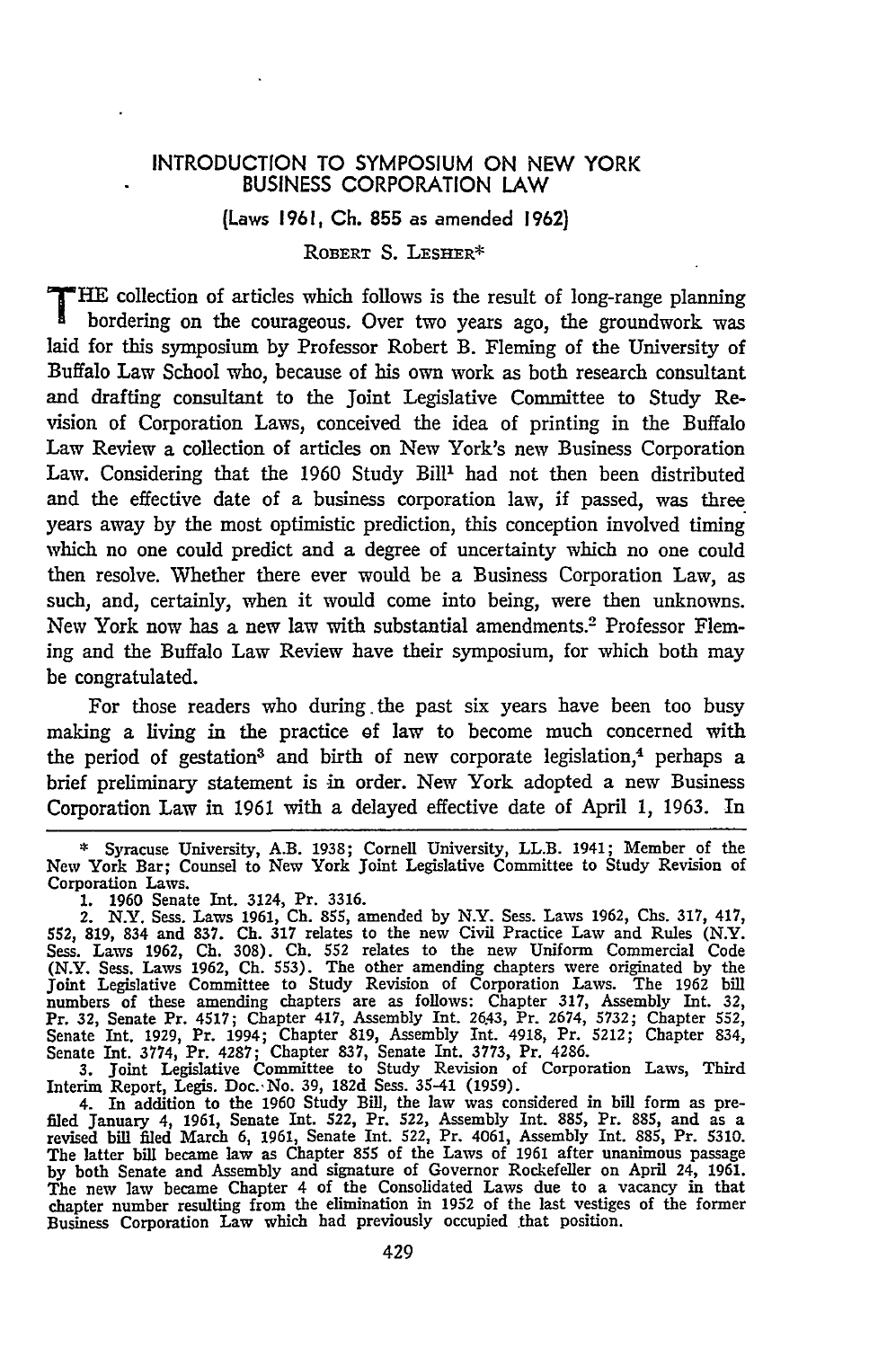#### *BUFFALO LAW REVIEW*

1962 this date was extended to September 1, **1963. <sup>5</sup>**Although such date could be extended again by the 1963 legislature, such extension is, in this writer's opinion, unlikely in view of the extensive restudy and amendment of the law which took place prior to and during the 1962 session. The new law will apply to all corporations heretofore or hereafter formed in New York for profit for a business purpose, and to all business corporations organized elsewhere for profit and authorized to do or doing business in this state. $6$  As to such corporations, the General Corporation Law and Stock Corporation Law are made inapplicable as of the effective date of the new law.<sup>7</sup> The General Corporation Law and the Stock Corporation Law continue to be effective in their residual application which will be referred to later in relation to the future work of the Joint Legislative Committee.

As passed in 1961 and amended in 1962,<sup>8</sup> the new law is the result of six years of work by the Joint Legislative Committee to Study Revision of Corporation Laws,<sup>9</sup> its staff and numerous advisory subcommittees. During this period the composition of the group working on the project has been unusually stable. The only change in the chairmanship of the Joint Committee occurred in July, 1959 after the research phase of the Committee's work on a business corporation law had been completed and the drafting had been planned but not developed to the point where the Committee had passed on questions of policy.10 Other changes took place in committee personnel but some were fortuitous in that members on two occasions were elected to the position of Majority Leader of the Assembly and thus continued as *ex officio* members. Three members of the original Joint Committee of 1956 are still members.<sup>11</sup> The Committee has been equally fortunate with its staff in that the Committee Counsel, Assistant Counsel and Chief Consultant have served since the establishment of the Committee in 1956 and all four of the principal drafting consultants who worked on twelve of the fourteen articles of the new statute since the initial research, have been with the Committee since 1958 or earlier. This continuity over a six-year period is somewhat unusual in legislative work of this type and the project benefited accordingly.

Two basic principles have guided the approaches of the Joint Committee

- **7.** N.Y. Bus. Corp Law § 103(e).
- 8. Supra note 2.

**10.** Senator Warren M. Anderson of Binghamton, New York, Chairman of the Senate Committee on Corporations, succeeded Senator Frank **S.** McCullough of Rye,

New York, upon the latter's elevation to the bench. **11.** Senator Edward **J.** Speno, Assemblyman George L. Ingalls, now Majority Leader of the Assembly, and Assemblyman John Robert Brook.

**<sup>5.</sup>** N.Y. Sess. Laws 1962, **Ch.** 837. **6.** N.Y. Bus. Corp. Law §§ 102(a)(4), 102(a)(7), 103(a), 201(a).

<sup>9.</sup> The committee was established in 1956 by Joint Resolution No. 27, with its scope couched in the broadest possible language, and has been extended each year since then<br>During the 1962 session, it was extended to March 31, 1963. The Joint Committed<br>consists of four senators and three assemblymen, all mem ex officio members constituting the majority and minority leadership in both the Senate and Assembly.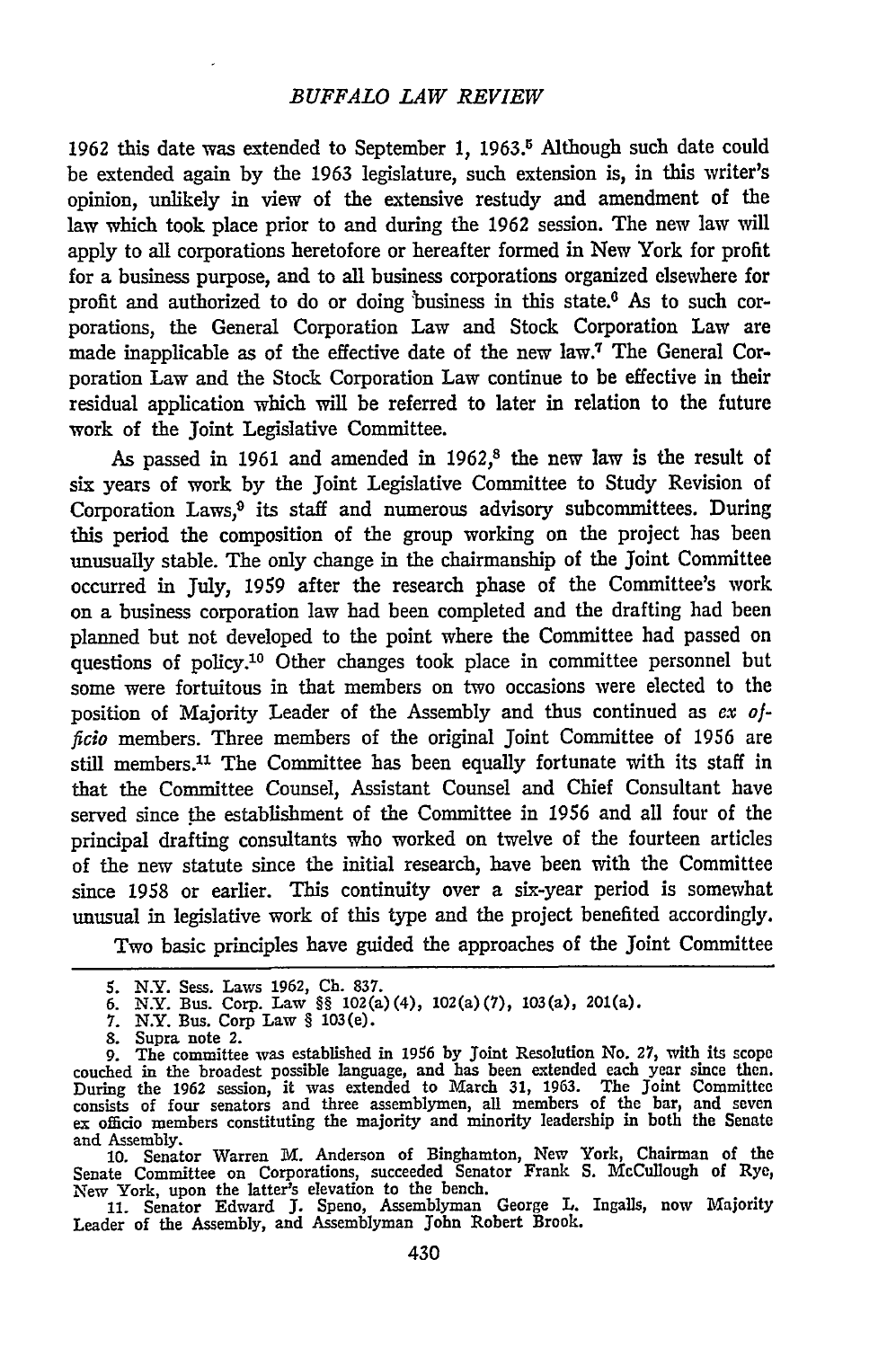#### *INTRODUCTION*

in its revision of the corporation laws of New York. These are **(1)** maximum dissemination of the materials being used in the development of legislation and (2) maximum participation by interested individuals and groups in the actual preparation of proposed legislation. It was felt that in a state like New York with such widely diversified and divergent interests it would be possible to obtain passage of legislation, however sound, only by stressing these principles. 2 In carrying out its program, the Joint Committee went to great lengths to integrate into its research and drafting activities all groups with a legitimate interest in a business corporation law. As this was being done, the need for recording the legislative history was recognized.

The Joint Committee views with some pride the public record which it has made available to the bench, bar and scholar who may be interested in the background of the new Business Corporation Law. Six annual Interim Reports have been filed with the legislature from 1957 to date.13 These set out plans of action and explain action previously taken. In most cases the' proposed action was spelled out for the guidance of interested people before it was taken. The First and Second Interim Reports contain a record of the consideration of fundamental decisions which underlie the law. For example, the decision to undertake an overall revision rather than a series of piecemeal amendments, the elimination of the "trunk" system between the General Corporation Law and the Stock Corporation Law and its replacement by a unified Business Corporation Law,14 the drafting of a single rather than separate statutes governing public-issue and closely held business corporations,<sup>15</sup> and the adoption of the American Bar Association Model Business Corporation Act as the point of reference for a research program are examples of such decisions. These appear elemental when viewed in the clear light of hindsight. They served, however, to chart a course which avoided many a shoal. Many revision efforts have floundered on the rocks of initial opposition and come to rest in the deceivingly placid pool of piecemeal amendment. This the Joint Committee sought to avoid.

The step by step development of the new law involving five major progressions is also set forth in the Interim Reports. These constituted what was hoped to be a logical approach to a very complex subject. They served to break down the whole project into manageable segments 'wherein missteps at one point could be corrected at a successive -stage without imperiling the whole project. These were: (1) exploratory phase; (2) organizational phase;

15. Id. at 115-129.

<sup>12.</sup> For a more complete explanation of the approach of the Joint Committee, see Lesher, Revision of the New York Corporation Statutes, 14 Bus. Law. 807-823 (1959). 13. First Interim Report, Legis. Doc. No. 17, 180th Sess. (1957); Second Interim Report, Legis. Doc. No. 23, 181st Sess. (1958); Third Interim Report, Legis. Doc. No. 39, 182d Sess. (1959); Fourth Interim Report, Legis. Doc. No. 15, 183d Sess. (1960); Fifth Interim Report, Legis. Doc. No. 12, 184th Sess. (1961); Sixth Interim Report, Legis. Doc. No. 30, 185th Sess. (1962).

<sup>14.</sup> First Interim Report, Legis. Doc. No. 17, 180th Sess. 131-138 (1957).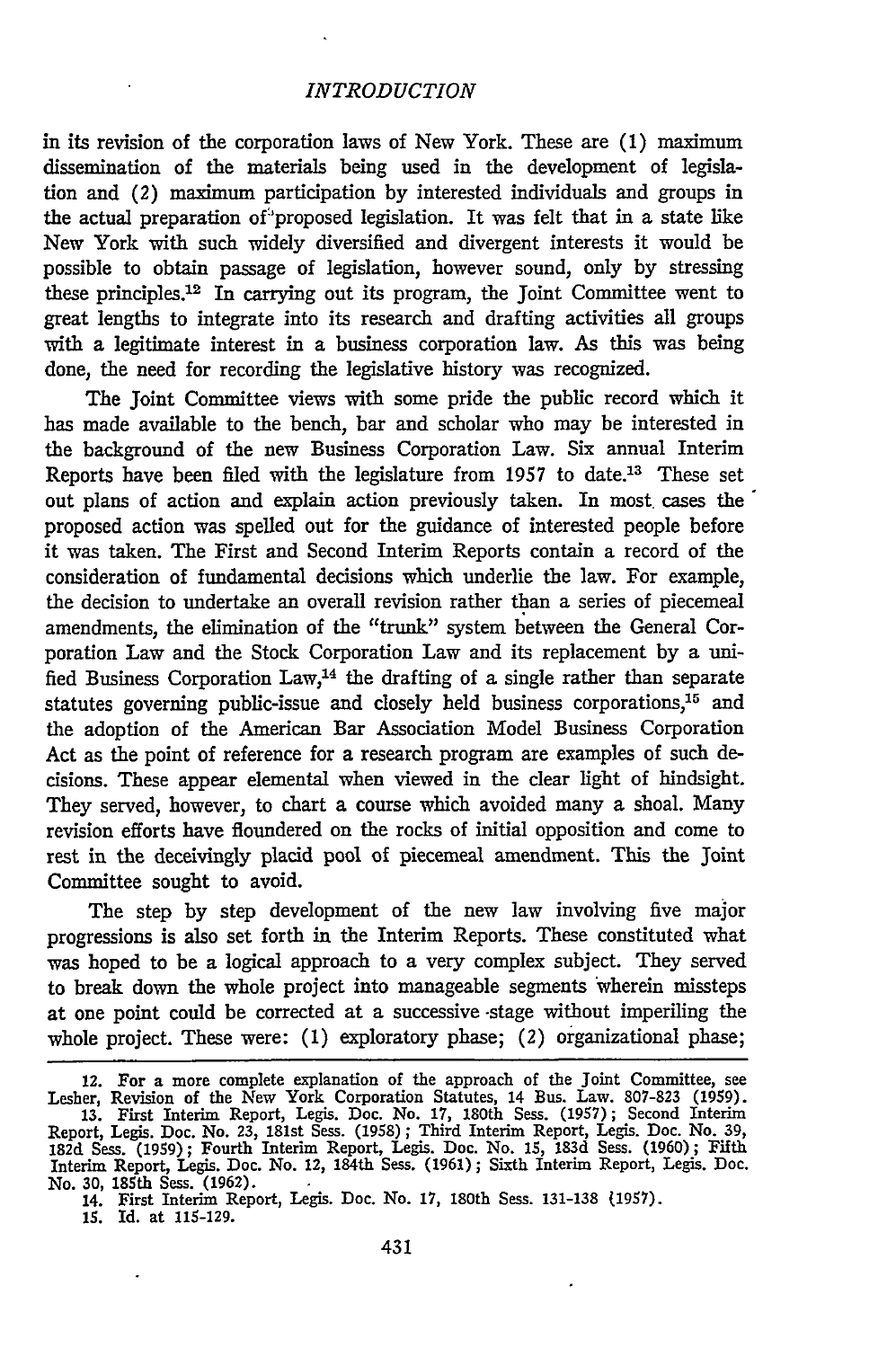(3) research program; (4) drafting program; and *(5)* legislative phase. Each step afforded an opportunity to learn something which could be used in the successive steps and gave time for interested parties to learn what was happening and to contribute on an intermittent basis. At all costs, the Joint Committee desired to avoid placing segments of our financial community in a position where they would have to accept or reject on its face a completed product without having an opportunity to familarize themselves with its background. Experience has proved that such considerations often affect major legislation more than does its- quality. This was especially true in a project of this type which would affect one fifth of all new corporations organized throughout the country and approximately one fifth of all corporate wealth in the entire United States.<sup>16</sup>

The decision to separate the research program from the drafting was basic.<sup>17</sup> This permitted the Joint Committee and others to take part in formulating decisions as to substance of the new law before long hours were spent on style. It also made it possible for many people to determine what the questions of substance were and to consider them from a common base of knowledge. We found that everyone had the answers but few had a clear understanding of the questions. This also permitted the power of decision to be independent, at least in part, from the function of preparing the technical text.

The primary responsibility of the Joint Committee was to prepare legislative recommendations which its members could embrace and support on the floor of the legislature, if necessary. This meant that the Joint Committee could not become committed with regard to controversial items involved in the new law until it had before it all alternatives, their strength and weaknesses, and the recommendations of its staff. Thus the power of decision had to be reserved and tentative guidelines laid down. This imposed upon the staff members a requirement of objectivity. They had to be willing to analyze technically many viewpoints, at least some of which they might not themselves espouse. The staff consultants who remained with the Committee through the 1962 session identified themselves with the project in this manner and perhaps in some cases implemented a viewpoint which was not their personal choice. Had this not been so, it is unlikely that the Committee could have resolved the many highly technical questions that it was called upon to decide during the 1961 and 1962 legislative sessions.

These staff members, some of whom are among the participants in this symposium, became aware of the need for balancing viewpoints on close questions. There are few questions of policy in the field of corporation law which are either black or white, at least from the point of view of the maker of public policy. They may be black or white to the outside analyst who can indulge in crystal clear philosophical exercises, but the sharpness of the colora-

**<sup>16.</sup>** Id. at **17-19.**

<sup>17.</sup> See Foreword to Second Interim Report, Legis. Doc. No. 23, 181st Sess. (1958).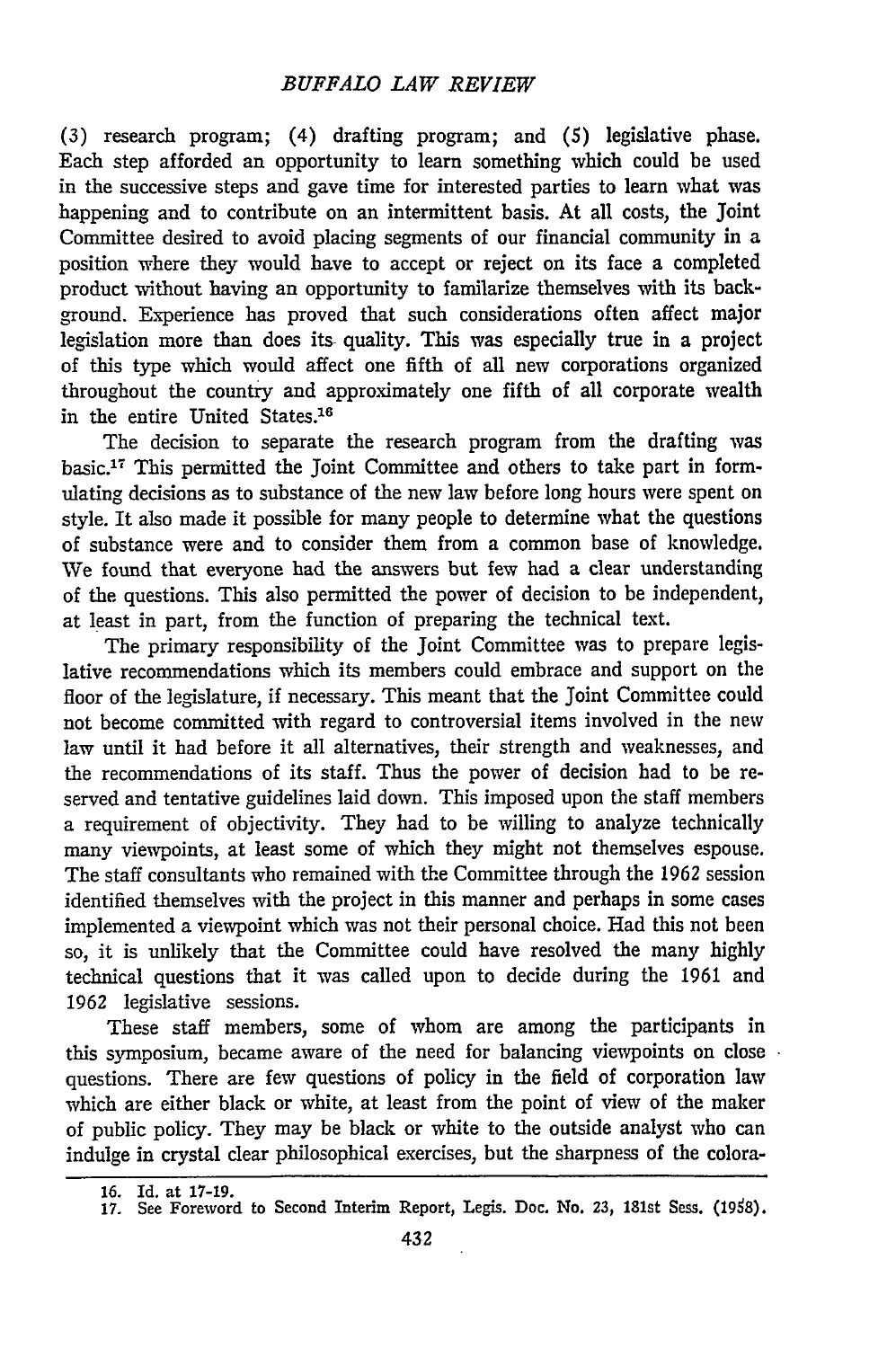tion on many questions becomes diffused in the broader vista of practical application.

Originally, the plan for preparation of the Business Corporation Law was scheduled for four years. The law was passed at the end of the fifth year.

During the research program a standard system of research reports was developed which permitted extraction of portions as summaries for wider distribution. One hundred forty-two of such reports totalling over 1750 mimeographed pages were distributed for comment. Over 1350 written comments were received by the Committee Counsel, distributed for analysis within the staff and then used as a basis for staff recommendations for future drafting.

The objective of the research program was to develop concrete recommendations as to the content of the new statute while its organization was being simultaneously developed. All this was to antedate the drafting of text. Accordingly, the organization of eleven principal corporation statutes, including the ABA Model Business Corporation Act, was analyzed and compared with the existing New York law. Successive Statute Outline Analyses were developed until there emerged a satisfactory frame upon which to mold the content being developed in the Research Reports. These processes were carried on simultaneously through the original Research Reports keyed to the initial Research Outline Analysis which in turn was based on the sectionalization of the Model Act, through the Final Research Recommendations, Working Drafts, Tentative Staff Drafts, and Staff Drafts to the Committee Draft which became the 1960 Study **Bill 18** 

The structure of the new law evolved as the text was drafted and each was adjusted to the requirements of the other as the needs of substance and form crystallized. Examples of these various documents used in creating the final product are set out in the Interim Reports.19 Thus the countless changes throughout the text were charted and controlled until the basic form of the complete statute took shape. Thereafter the redrafting, clarification, and polishing took place. In this process, in which our advisory groups participated, every suggestion for improvement was objectively analyzed. Very substantial assistance was received on the final draft of the 1961 prefiled bill from a drafting specialist made available through the courtesy of the Joint Bar Association Committee.20

Any attempt to select and draw conclusions from certain steps in this process can be misleading. The program was a whole with each step as a planned progression toward the objective. Differences of opinion were encountered. This was expected and welcomed. To stress, however, some items, such as memoranda distributed by our cooperating bar committees in opposition to certain drafts of the bill, can lead to false conclusions and is a mis-

**<sup>18.</sup>** Supra note **1.** 19. Third Interim Report, Legis. Doc. No. 39, 182d Sess. Apps. A, B, D-I (1959).

<sup>20.</sup> Jule E. Stocker, Associate Counsel, Equitable Life Assurance Society of the United States.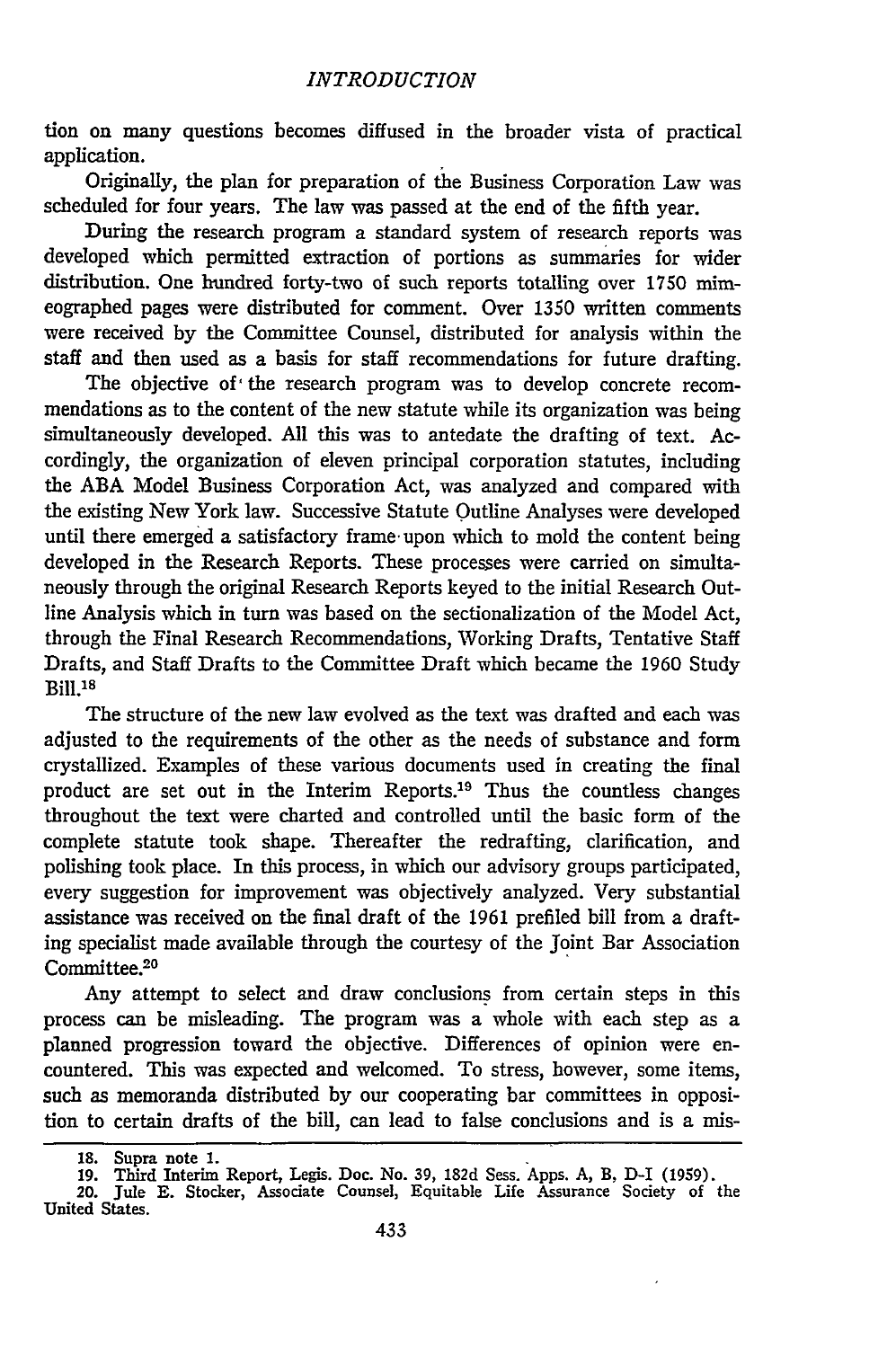#### *BUFFALO LAW REVIEW*

representation of the overall contribution of those committees to the success of the whole program. Without their assistance, what measure of success this work has attained, would not have been possible. Throughout, the advisory subcommittees, which were representative of every interested segment in our state with special emphasis on the organized bar, cooperated closely. An example of this is the special printing by the New York State Bar Association Committee on Corporation Law and The Association of the Bar of the City of New York Committee on Corporate Law for their own use of the so-called revised prefiled bill,<sup>21</sup> the text of which was made available to the bar by the Joint Committee at the same time it was filed with the legislature. This was done to eliminate a delay in the bar committees' study of the bill which would have been occasioned had they awaited the legislative print.

When the Business Corporation Law was passed in 1961 both the Joint Committee and Governor Rockefeller recognized the need for continued study during the ensuing year so that further improvements in the law could be made. This restudy was carried out during the past year by the staff of the Joint Committee with the continuing cooperation of the advisory subcommittees especially those representing the New York State Bar Association, The Association of the Bar of the City of New York and the New York County Lawyers Association. As a result four amending bills were passed during the 1962 legislative session on the recommendation of the Joint Committee and signed by the Governor.<sup>22</sup>

Of these, Chapter 417 of the Laws of 1962 is insignificant as it only corrects three minor printer's errors in the Business Corporation Law as passed in 1961.

Chapter 834 is an omnibus bill containing many technical amendments to the 1961 statute. It contains over 95 changes to the text of the law, the vast majority of which are textual in character to avoid possible ambiguities or to clarify specific applications of the law. The principal policy change made in this amending chapter involves Article **13** relating to foreign corporations. The concept of a "domiciled foreign corporation"<sup>23</sup> is eliminated. As amended, the Business Corporation Law imposes liability, upon the directors and officers of any foreign corporation doing business in this state, for the declaration of illegal dividends, illegal purchase by the corporation of its own shares, illegal loans to directors and illegal transfers of corporate assets, and, upon such foreign corporation, the duty to disclose to its New York shareholders certain information regarding dividends, share distributions and other transactions affecting its capital structure, subject however to a possible exemption if the foreign corporation is authorized to do business in New York State and either **(1)** its shares are listed on a national securities

**<sup>21. 1961</sup>** Senate Int. 522, **Pr. 4061,** Assembly Int. **885,** Pr. **5310.** 22. N.Y. Sess. Laws **1962, Chs. 417, 819,** 834, and **837.**

**<sup>23.</sup> N.Y.** Sess. Laws **1961, Ch. 855,** § **1317.**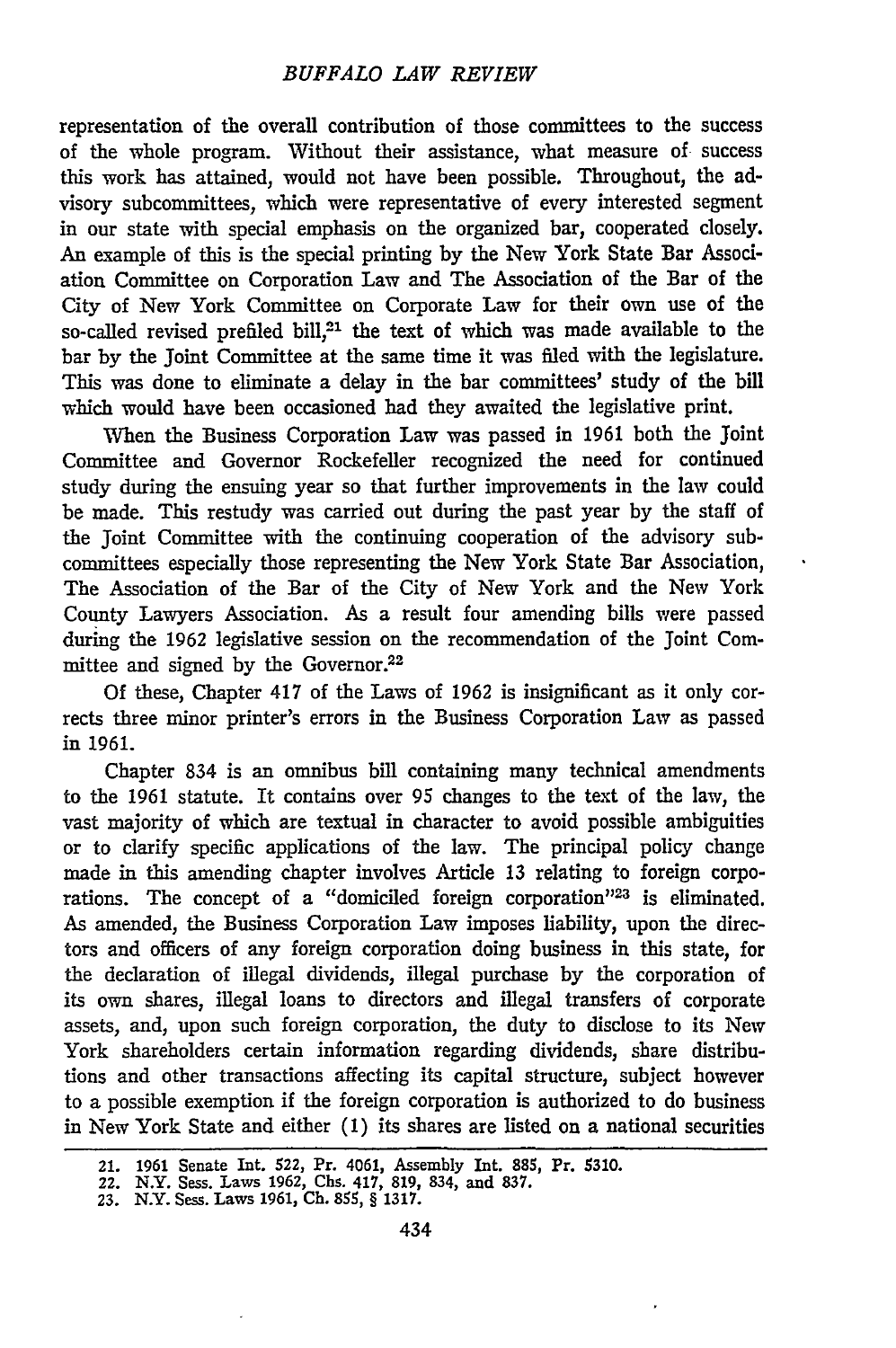#### *INTRODUCTION*

exchange or (2) less than half of its total business income under the Tax Law during the preceding three fiscal years is allocable to New York State. These amendments will provide a simple and workable test for the exemption of a foreign corporation, its directors, officers and shareholders from the enumerated provisions of the law in place of the concept of a "domiciled foreign corporation" which involved questions of residence of shareholders, business income and investment income. In this way the "runaway" or "psuedo" foreign corporation will be subjected to certain important shareholder and creditor protections without unduly burdening the true foreign corporation having multi-state operations.

Chapter 819 of the Laws of 1962 amends Sections 722 through 725 of the 1961 statute applicable to indemnification of officers and directors. These changes are intended to recast these sections into more understandable form without in any way changing the scope or coverage of the provisions of the new law.

Chapter 837 extends the effective date of the new statute from April 1, 1963 to September **1,** -1963. This extension will automatically carry with it the 1962 amendments to the Business Corporation Law by Chapters 417, 819, and 834. By their terms these chapters become effective April 1, 1963 which was the effective date of the law on the day these amending chapters were signed by the Governor and became law. Thus when Chapter 837 became law later, it extended the effective date of the Business Corporation Law as then amended to September 1, 1963. The other two chapters of the Laws of 1962 which amend the Business Corporation Law carry independent effective dates. Chapter 317 is tied to the effective date of the Civil Practice Law and Rules, which by Chapter 308 of the Laws of 1962 is now September 1, 1963. Chapter 552 relating to the Uniform Commercial Code<sup>24</sup> becomes effective September 27, 1964, the date on which the Code becomes effective.

During the past year the revision of the Civil Practice Act and the new Business Corporation Law were coordinated. Although the Joint Committee was urged not to agree to the inclusion of any additional procedural provisions in the new corporation law, the draftsmen of the new Civil Practice Law and Rules had earlier prepared the latter statute on the assumption that Sections 377, 977(b) and 1217 to 1221 inclusive of the Civil Practice Act would be eliminated from the new practice law. The proposal was to transfer the substance of these provisions to the corporation statutes. As to business corporations, this meant a transfer to the Business Corporation Law and as to most other corporations a transfer to the General Corporation Law. Although the Joint Committee took no official action in this regard, the issue, as it developed during the 1962 legislative session, was simply whether these provisions would be transferred to the corporation statutes or be dropped from the consolidated laws. Adopting the first alternative, the legislature by

<sup>24.</sup> N.Y. Sess. Laws 1962, **Ch.** 553.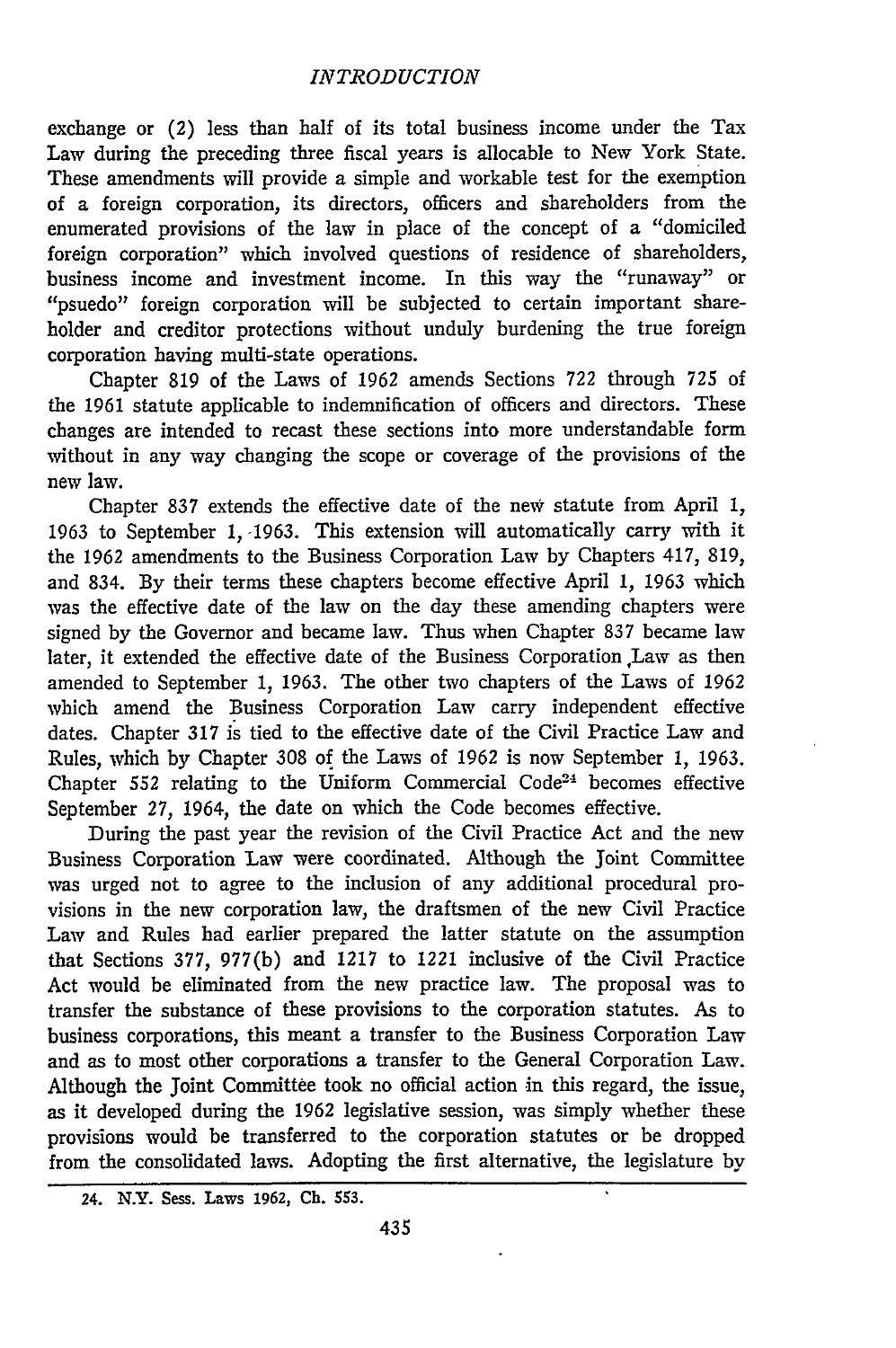#### *BUFFALO LAW REVIEW*

Chapter **317** of the Laws of 1962 transferred the substance of these sections to the Business Corporation Law and the General Corporation Law and thereby eliminated a hiatus which would otherwise have developed. This chapter, however, does not take effect until the day on which the new Civil Practice Law and Rules become effective. This date is now set as September 1, 1963. If, however, this date is extended by the 1963 legislature, the effective date of Chapter **317** will likewise be extended automatically.

During the evolution of the Business Corporation Law, several successive revisions of official Revisers' Notes and Comments were published to explain briefly each section of the successive versions of the statute.<sup>25</sup> The Sixth Interim Report of the Joint Committee,<sup>26</sup> filed with the legislature on March 27, 1962, will, when published, contain amended Revisers' Notes and Comments reflecting the text of the new law as amended by Chapters 417, 819, 834, and 837. These notes will not reflect the amendments to the law made by Chapter 317 relating to the Civil Practice Law and Rules or by Chapter **552** relating to the Uniform Commercial Code.<sup>27</sup> It is expected that in a subsequent interim report a supplement to these notes and comments will be issued to reflect the changes made by these and any subsequent amendments to the law.

The work of the Joint Committee is far from completed. The life of the Committee has been'extended to March 31, 1963 with an appropriation which brings the total devoted to this work over the seven years of the Committee's existence to \$470,000. During the past year, part of the staff effort has been devoted to limited revisions of the special stock corporation laws, i.e., Banking, Insurance, Railroad, Transportation Corporations and Cooperative Corporations Laws. These were not affected by the new Business Corporation Law. It is planned to re-key these laws to the Business Corporation Law so as to end their present dependency on the General Corporation Law and Stock Corporation Law and thereby permit repeal of the Stock Corporation Law.

The projects with respect to each of the five special stock corporation laws, as explained in the Sixth Interim Report of the Joint Committee,<sup>28</sup> will be based on a five point program. These points are:

(1) Determine the defects, if any, of the present "trunk" relationship between each special stock corporation law on one hand and the supporting

<sup>25.</sup> Notes on the 1960 Study Bill were published under separate cover and as a part of the Fourth Interim Report, as Supplement to Fourth Interim Report, Legis. Doc. No. 15, 183d Sess. (1960). Notes-on the 1961 prefiled bill were published in a separate document as Supplement to Fifth Interim Report, Legis. Doc. No. 12, 184th Sess. (1961). Notes on the Business Corporation Law as passed in 1961 (N.Y. Sess. Laws 1961, Ch. 855)<br>were published both under separate cover and as a part of the Fifth Interim Report, as<br>Revised Supplement to Fifth Interim Report, Leg

**<sup>27.</sup>** N.Y. Sess. Laws 1962, **Ch.** 553.

<sup>28.</sup> Legis. Doc. No. **30,** 185th Sess. Apps. 4-7 (1962).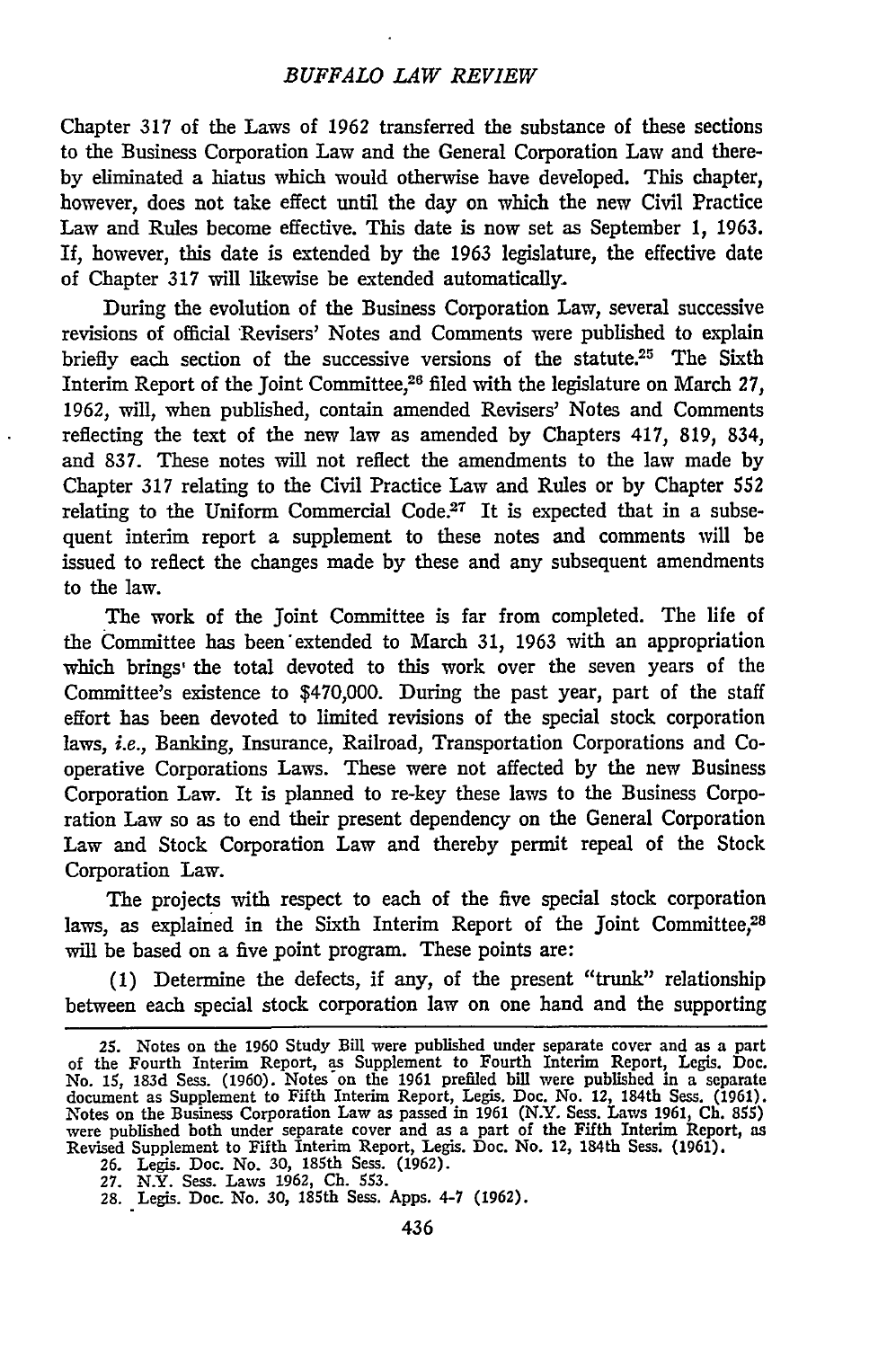statutes, *i.e.,* General Corporation Law and Stock Corporation Law, on the other.

(2) Prepare analyses of the specific interrelationships between each special law and its supporting statutes.

**(3)** Isolate the changes which the Business Corporation Law would make in the supporting law if it were substituted for the General Corporation Law and the Stock Corporation Law.

(4) Evaluate these changes and determine which, if any, are inappropriate for the particular type of stock corporation being studied.

(5) Prepare legislation to make each special stock corporation law either (1) self-sufficient in whole or (2) dependent on the Business Corporation Law in part and independent as to any items now in the supporting statutes which the Business Corporation Law has changed in a way inappropriate for the particular special stock corporation.

This approach to the limited revision of the five special corporation laws will not result in further amendments to the Business Corporation Law. It is hoped that any adjustments in these laws necessitated by the substitution of the Business Corporation Law for the existing supporting statutes can be accommodated within each special stock corporation law. To this extent the trunk relationship as it exists between the special law and its supporting statute or statutes will be continued. The extent of the dependency, however, will be determined only after the study as outlined above has been completed.

In addition to the adjustment of the special stock corporation laws, the Joint Committee is planning to undertake a study of the Membership Corporations Law in order to determine the need for a basic non-profit corporation statute. This may take the place of the present Membership Corporations Law and those provisions of the General Corporation Law which apply to non-profit corporations. Further study on this point is necessary.

The new Business Corporation Law is not the work of any one man or any small group of men. It is the product of many minds filtered through critical analysis by some of the finest corporate practitioners in the country. This is not to say that the result of this process is perfection. This does mean, however, that the purist will have a difficult time categorizing the law because it does not contain consistent evidences of a single philosophy of corporate legislation. It was not planned to reflect such single viewpoint. On the contrary, the whole program leading to enactment of the law was designed to develop the best answers to the many questions presented without limitation of preconception or predisposition. If, therefore, the law has many provisions to accommodate the requirements of public-issue corporations and seems to be in many respects oriented in that direction, balance can be found in some basic accommodations to the needs of closely held corporations. It